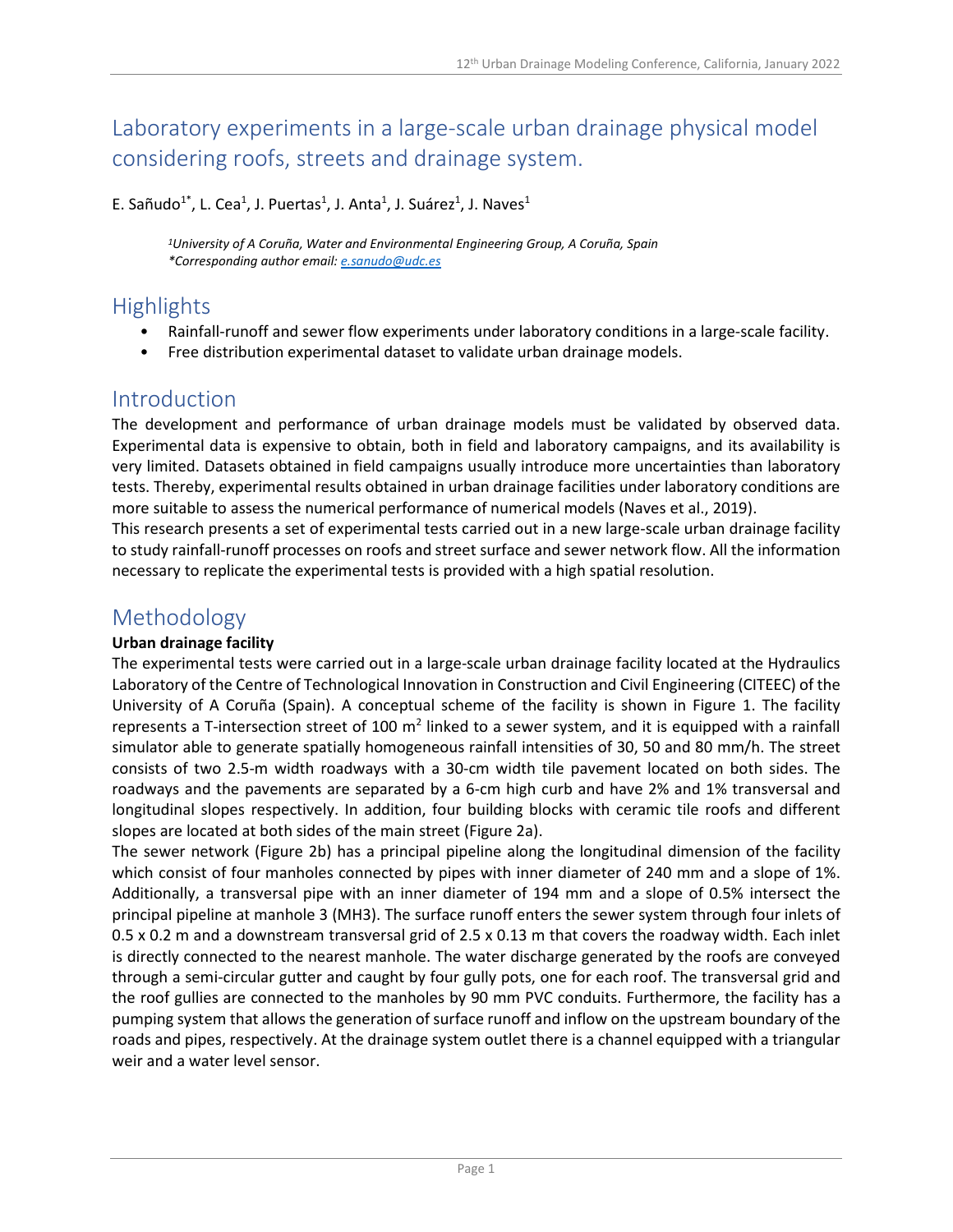

<span id="page-1-0"></span>**Figure 1.** Scheme of the urban drainage facility.



Figure 2. Surface system (a) and sewer network (b) of the urban drainage facility.

#### <span id="page-1-1"></span>**Experimental procedure**

In order to provide a full experimental data package, the following main tasks were carried out:

- (i) Characterization of the rain: A grid of 325 vessels was located over the facility to generate rain intensity maps based on the mass captured by each vessel during a limited period of rainfall. This procedure was replicated for each intensity generated by the rainfall simulation.
- (ii) Topographic survey of the surface and sewer networks: A high resolution 3D surface model of the roofs, roads and pavements of the facility was obtained using the Intel® RealSense™ LiDAR Camera L515 sensor and the RecFusion 2.1.0 scanning software. The geometry of the sewer network was obtained using traditional survey methods.
- (iii) Experimental tests: First, the discharges generated at the outlet of each roof were measured indirectly by recording the depth increments of a water tank located at the end of each gutter. Then, the flow captured by the inlets was measured using a pre-calibrated triangular weir located at the outlet of the gully pot. The depth at the gully pot was measured with an ultrasonic depth sensor carefully located below the inlet grate. Similarly, the total discharge at the outlet of the sewer system was measured by recording the water level over a triangular weir. In addition, depths at different points of the road surface and pipes were measured. The experiments were carried out for 6 different combinations of rain hyetographs and different combinations of surface runoff inflows.